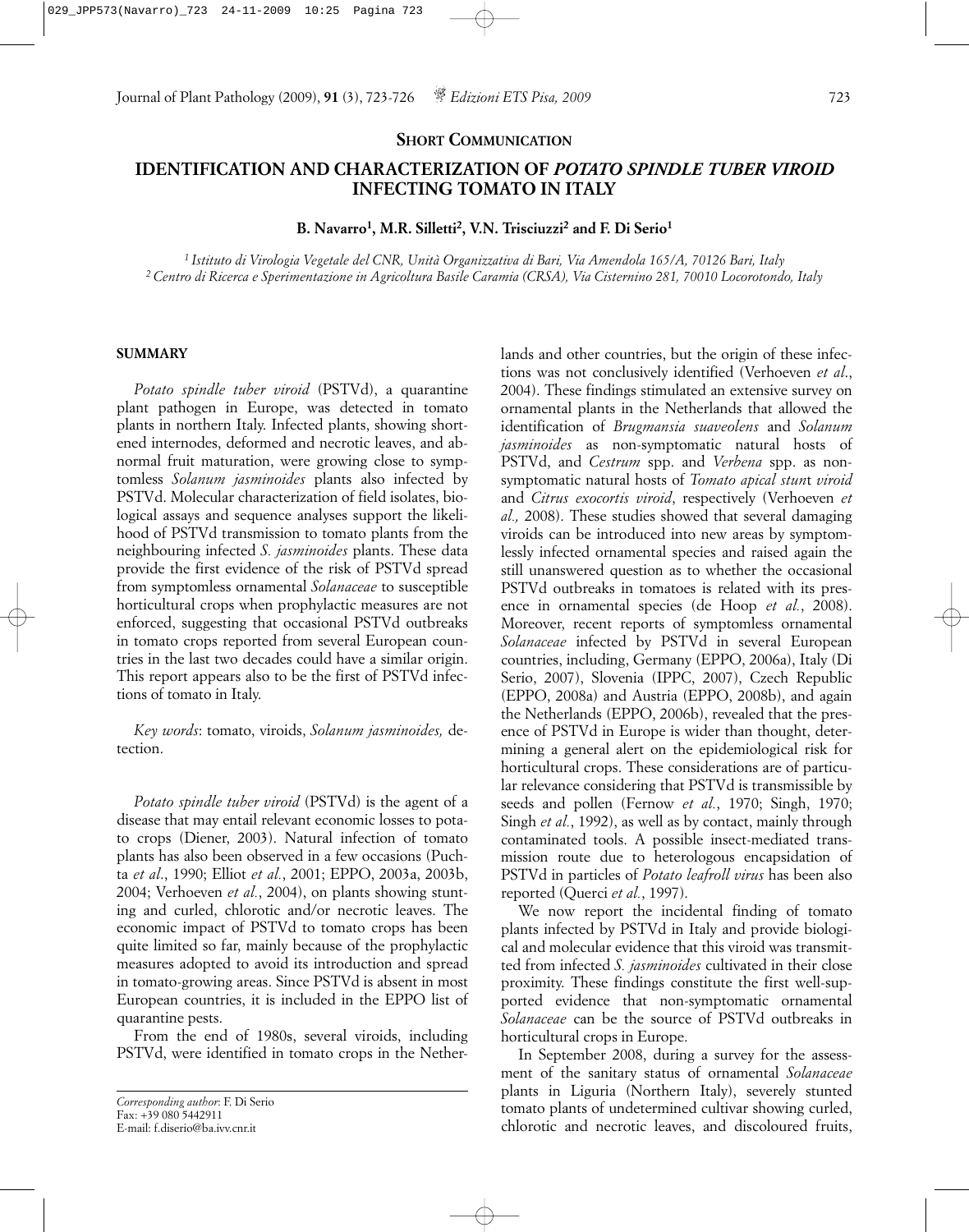were observed in a small family garden close to a field where *S. jasminoides* plants were grown. Only three of the *ca.* 60 tomato plants had the described symptoms that appeared in a late developmental stage. All plants had been bought in a local market as seedlings prior to transplanting in the garden.

Tissue printing hybridization assays with a PSTVd specific DIG-labelled riboprobe (Di Serio, 2007), revealed that the three symptomatic tomato and ten *S. jasminoides* plants growing nearby were infected by PSTVd, whereas symptomless tomato plants tested negative (data not shown). These data were confirmed analyzing the same plants by RT-PCR as described (Di Serio, 2007) using primers PSTVd-32 (5'-AAACCCT-GTTTCGGCGGGAATTAC-3') and PSTVd-33 (5'- TCACCCTTCCTTTCTTCGGGTGTC-3'), complementary and identical to positions 179-156 and 180-203 of the PSTVd reference variant (accession number: NC 002030), respectively. Because the two primers are adjacent, a cDNA corresponding to the PSTVd full length genome is amplified (Di Serio, 2007).

Conclusive identification of the pathogen was obtained by cloning and sequencing the amplified products generated from one infected *S. jasminoides* and one symptomatic tomato plant. For cloning purposes, the Expand High Fidelity PCR System (Roche Diagnostics GmbH, Germany), composed of an enzyme mix containing *Taq* DNA polymerase and *Tgo* DNA polymerase with the 3'-5' proofreading activity, was used. Sequencing of four independent clones from each field isolate and multiple alignment of the resulting nucleotide sequences showed that the cloned inserts from both *S. jasminoides* and tomato were identical to each other and to the PSTVd sequence variant first isolated by Verhoeven *et al.* (2008) from *S. jasminoides* (accession No. EF192393) and later also found in other PSTVd isolates of ornamental *Solanaceae* (Verhoeven *et al.,* 2007; Di Serio, 2007). The sequence of the new tomato PSTVd variant was submitted to GenBank (accession No. FJ872823), and hereafter will be referred to as PSTVd-SjT.

The finding of identical PSTVd variants in both tomato and *S. jasminoides* plants grown in adjacent fields, the high incidence (100%) of PSTVd-infected *S. jasminoides* plants in the field, and the appearance of symptoms only in few and fully developed tomato plants, strongly support the notion that PSTVd had been transmitted to tomato from the neighbouring infected *S. jasminoides*. To our knowledge, this is the first report of PSTVd in tomato in Italy and the first evidence of natural transmission of PSTVd from ornamental *Solanaceae* to tomato.

To gain further insights into the biological and molecular properties of PSTVd-SjT, a plasmid containing the head-to-tail cDNA dimeric insert of this variant was generated by a PCR-based approach previoulsy described (Rodio *et al.,* 2006), and sequenced in both directions to confirm that no mutation had been introduced. *In vitro*-synthesized transcripts from this plasmid were mechanically inoculated to the cotyledons and the first true leaves of four tomato seedlings cv. Rutgers, which is the preferred indicator host for PSTVd (Raymer and O'Brien, 1962; Owens 2007). After one month in greenhouse at 30°C and 16 h photoperiod, indicator plants showed typical PSTVd symptoms and the presence of the viroid was confirmed by tissue printing hybridization and RT-PCR. Cloning and sequencing of progeny variants accumulating in two tomato plants showed a very low sequence variability with respect to the parental variant PSTVd-SjT: only two out of the eight sequenced clones showed one point mutation (a G to A substitution at position 18 and an A deletion at position 239 in the reference sequence). The sequences of the mutated variants from tomato cv Rutgers were submitted to GenBank (accession No. FJ872824 and FJ872825).

The data showing that the PSTVd-SjT, a variant identified as the master sequence in PSTVd populations infecting *S. jasminoides* and other ornamental *Solanaceae* species, was not substantially modified when experimentally transmitted to tomato, are in line with the sequence identity of variants cloned from *S. jasminoides* and tomato isolates reported herein, and further sustain the possibility that PSTVd infection of tomato originated from the adjacent infected *S. jasminoides* plants.

This conclusion is also supported by a multiple sequence alignment generated with CLUSTAL W (Thompson *et al.,* 1994) using the 144 PSTVd sequence variants deposited in databases. This analysis showed that the sequence variants from *S. jasminoides*, *S. rantonnetti* (syn. *Lycianthus rantonnetti*) and *Streptosolen jamesonii* differ from almost all the other PSTVd variants in at least three informative positions (Figure 1): an U insertion at position 64, and A and C deletions at positions 126 and 237, respectively. Besides the variants from the ornamental species reported above, only two additional variants (accession No. FJ872823 and AY372398) from two field tomato isolates, showed the same changes at the informative positions (Fig. 1). Interestingly, these isolates correspond to the one reported here and to an isolate identified in the Netherlands (Verhoeven *et al.*, 2004), where PSTVd on ornamental *Solanaceae* was first discovered, following surveys of these species stimulated by PSTVd outbreaks in tomato (de Hoope *et al.*, 2008).

Altogether, these data suggest that transmission from ornamental *Solanaceae* to horticultural crops could also be the origin of other outbreaks recently reported in Europe. They also highlight the need for surveys in the areas where ornamental and horticultural solanaceous crops are intensively grown, as well as for eradication efforts where PSTVd has been identified.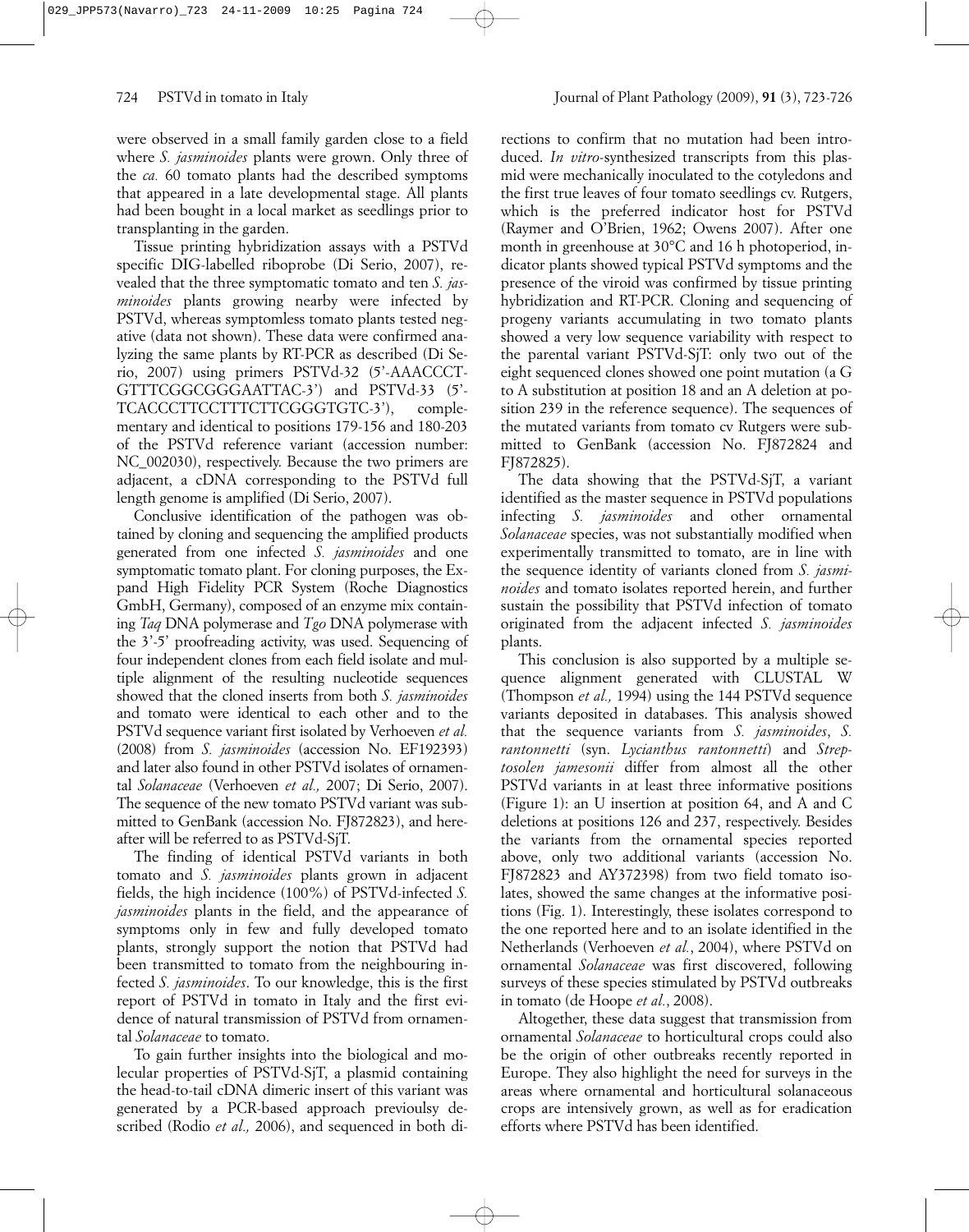| Reference               | CGGAACTAAACTCGTGGTTCCTGTGGTTCACACCTGACCTCCTGAGCAGAAAAGAAAAAA 60  |             |
|-------------------------|------------------------------------------------------------------|-------------|
| Tomato mild             |                                                                  | 60          |
| Solanum jasminoides     |                                                                  | 60          |
| Solanum rantonnetti     |                                                                  | 60          |
|                         |                                                                  | 60          |
| Brugmansia sp.          |                                                                  | 60          |
| Tomato, Italy           |                                                                  | 60          |
| Tomato, The Netherlands |                                                                  | 60          |
|                         |                                                                  |             |
|                         |                                                                  |             |
| Reference               | GAA-GGCGGCTCGGAGGAGCGCTTCAGGG-ATCCCCGGGGAAACCTGGAGCGAACTGGCA 118 |             |
|                         |                                                                  |             |
| Tomato mild             |                                                                  | 118         |
| Solanum jasminoides     |                                                                  | 119         |
| Solanum rantonnetti     |                                                                  | 119         |
| Streptosolen jamesonii  |                                                                  | 119         |
| Brugmansia sp.          |                                                                  | 119         |
| Tomato, Italy           |                                                                  | 119         |
| Tomato, the Netherlands |                                                                  | 120         |
|                         |                                                                  |             |
|                         |                                                                  |             |
| Reference               | AAAAAGGACGGTGGGGAGTGCCCAGCGGCCGACAGGAGTAATTCCCGCCGAAACAGGGTT 178 |             |
| Tomato mild             |                                                                  | 177         |
| Solanum jasminoides     |                                                                  | 1 7 7       |
| Solanum rantonnetti     | $T: -1 - 1 - 1 - 1 - 1$                                          | 177         |
| Streptosolen jamesonii  |                                                                  | 177         |
| Brugmansia sp.          |                                                                  | 179         |
| Tomato, Italy           |                                                                  | 177         |
| Tomato, the Netherlands | $T_{1}, - - - T_{n}$                                             | 178         |
|                         |                                                                  |             |
|                         |                                                                  |             |
| Reference               | TTCACCCTTCCTTTCTTCGGGTGTCCTTCCTCGCGCCCGCAGGACCACCCCTCGCCCCCT 238 |             |
|                         |                                                                  |             |
| Tomato mild             |                                                                  | 237         |
| Solanum jasminoides     |                                                                  | 236         |
| Solanum rantonnetti     |                                                                  | 236         |
| Streptosolen jamesonii  |                                                                  | 236         |
| Brugmansia sp.          |                                                                  | 239         |
| Tomato, Italy           |                                                                  | 236         |
| Tomato, the Netherlands |                                                                  | 237         |
|                         |                                                                  |             |
|                         |                                                                  |             |
| Reference               | TTGCGCTGTCGCTTCGGCTACTACCCGGTGGAAACAACTGAAGCTCCCGAGAACCGCTTT 298 |             |
| Tomato mild             |                                                                  | 297         |
| Solanum jasminoides     |                                                                  | 296         |
| Solanum rantonnetti     |                                                                  | 296         |
| Streptosolen jamesonii  |                                                                  | 296         |
| Brugmansia sp.          |                                                                  | 299         |
| Tomato, Italy           |                                                                  |             |
| Tomato, the Netherlands |                                                                  | 297         |
|                         |                                                                  |             |
|                         |                                                                  |             |
| Reference               | TTCTCTATCTTACUA-GCTTC-GGGGCGAGGGTGTTTAGCCCTTGGAACCGCAGTTGGTT 356 |             |
|                         |                                                                  |             |
| Tomato mild             |                                                                  |             |
| Solanum jasminoides     |                                                                  | B54         |
| Solanum rantonnetti     |                                                                  | <b>B</b> 54 |
|                         |                                                                  | <b>B54</b>  |
| Brugmansia sp.          |                                                                  | 358         |
| Tomato, Italy           |                                                                  | 1354        |
| Tomato, the Netherlands |                                                                  | 355         |
|                         |                                                                  |             |
|                         |                                                                  |             |
| Reference               | CCT 359                                                          |             |
| Tomato mild             | $\ldots$ 359                                                     |             |
| Solanum jasminoides     | $\ldots$ 357                                                     |             |
| $0.1$ count routaneatt: | 257                                                              |             |

| Solanum jasminoides          |  | $\ldots$  357 |
|------------------------------|--|---------------|
| Solanum rantonnetti          |  | 357           |
| Streptosolen jamesonii       |  | $\ldots$ 357  |
| Brugmansia sp.               |  | 361           |
| Tomato, Italy                |  | 357           |
| Tomato, the Netherlands  358 |  |               |

**Fig. 1.** Multiple sequence alignment of representative PSTVd-cDNA variants from the ornamental species *Solanum jasminoides, S. rantonnetti, Streptosolen jamesonii* and *Brugmansia suaveolens* (accession Nos EF192393, EF459700, FM998543 and FM998547, respectively) and from tomato, including a mild variant (accession No. X76844) and two additional variants (accession Nos FJ872823 and AY372398). The reference on the top correspond to the PSTVd reference variant with the accession No. NC\_002030. Nucleotide identity with respect to the reference sequence is indicated by dots whereas gaps are denoted by slashes. Characters in bold mark the informative positions along the alignment in which specific modifications, characterized by an insertion (T64) and two deletions (A126 and C237), were contemporary identified exclusively in the variants from *S. jasminoides, S. rantonnetti, S. jamesonii* (also the variants not represented here) and in two variants from tomato isolates identified in Italy and the Netherlands (framed sequences). Possible relationships among these tomato isolates and ornamental *Solanaceae* infected by PSTVd are discussed in the text. Multiple sequence alignments with all PSTVd deposited in databanks confirmed that no other variants, beside those reported here, contemporary contain the informative changes. Moreover, all the PSTVd variants from ornamental *Solanaceae* have the same behaviour than their respective representative variants reported in the figure. Therefore, with respect to the informative positions discussed above, this figure can be considered as a synthetic view of multiple sequence alignments generated with all PSTVd deposited in databanks, which are difficult to show for space limitations.